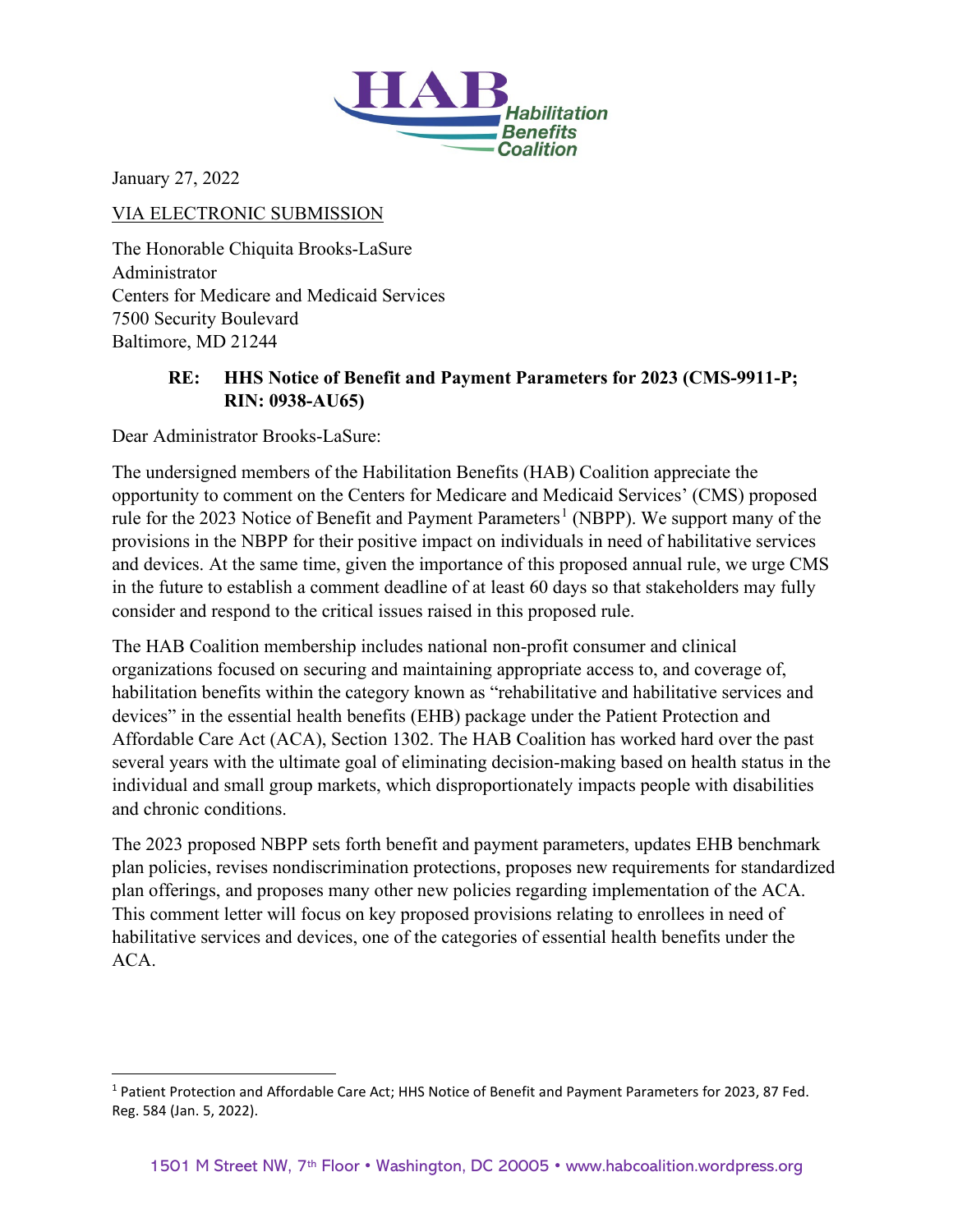#### **I. Habilitative Services and Devices under the Affordable Care Act**

Habilitation services and devices are provided by appropriately credentialed (licensed, accredited, and certified) providers to individuals with many types of developmental, cognitive, physical, and mental conditions that, in the absence of such services, prevent those individuals from acquiring certain skills and functions over the course of their lives. Habilitation services are closely related to rehabilitation services, although there are key differences between the two. Whereas *rehabilitation services* are provided to help a person regain, maintain, or prevent deterioration of a skill that has been acquired but then lost or impaired due to illness, injury, or disabling condition, *habilitation services* are provided in order for a person to attain, maintain, or prevent deterioration of a skill or function never learned or acquired due to a disabling condition.

Habilitation services and devices include, but are not limited to, physician services; physical therapy; occupational therapy; speech, language, and hearing therapies; recreational therapy; music therapy and cognitive therapy for people with brain injuries and other conditions; psychiatric, behavioral, and other developmental services and supports; durable medical equipment (DME), including complex rehabilitation technologies; orthotics and prosthetics; low vision aids; hearing aids, cochlear implants, and augmentative communication devices; and other assistive technology and supplies. Habilitation services:

- Improve long-term function and health status and improve the likelihood of independent living and quality of life;
- Halt or slow the progression of primary disabilities by maintaining function and preventing further deterioration of function;
- Enable persons with developmental, intellectual, physical, or cognitive impairments to improve cognition and functioning through appropriate therapies and assistive devices.

Prior to the ACA, most private health plans did not cover habilitative services and devices and only three states (Illinois, Maryland, and Oregon) had adopted a habilitative services coverage mandate in the individual market. Not only did this dramatically impact access to and quality of care for children and adults in need of these services and devices, but a lack of coverage also contributed to significant downstream costs to the health care system for unnecessary disability and dependency. Therefore, coverage gains for habilitative services and devices were hard fought but necessary to meet the needs of a wide variety of children and adults with autism, cerebral palsy, congenital deficits, disabilities, and other chronic and progressive conditions.

The category of "rehabilitative and habilitative services and devices" was included in the ACA as an essential health benefit, one of ten essential categories of benefits that must be covered by ACA health plans. It is noteworthy that Congress chose to include a separate EHB category for rehabilitative and habilitative services and devices to specifically list in the statute in recognition of the important role the benefit plays in helping ensure that adults and children maximize their health, function, ability to live independently, and participation in society. In the 2016 Notice of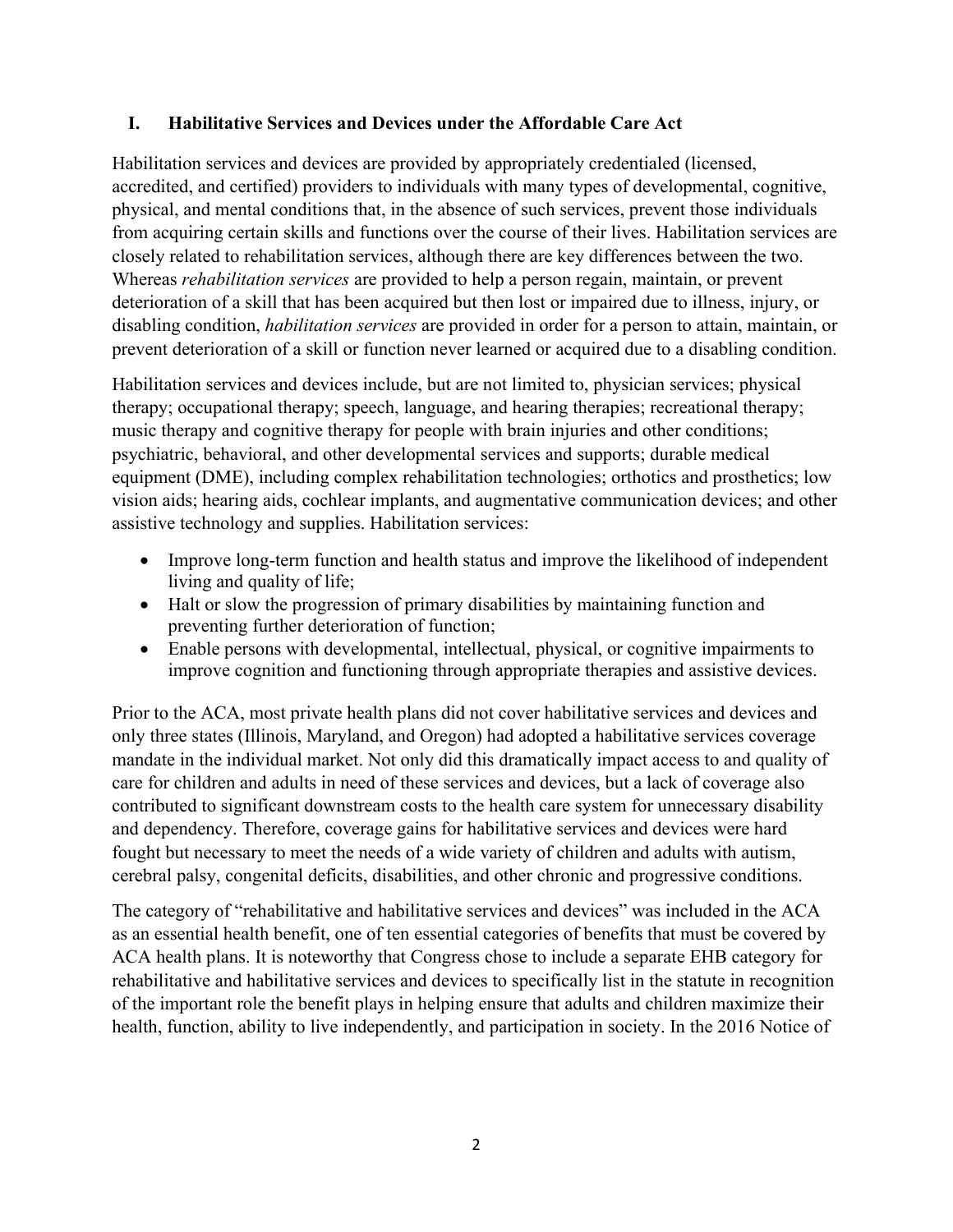Benefit and Payment Parameters Final Rule<sup>[2](#page-2-0)</sup>, CMS defined "habilitation services and devices" as follows:

"Habilitative services and devices – Cover health care services and devices that help a person keep, learn, or improve skills and functioning for daily living. Examples include therapy for a child who is not walking or talking at the expected age. These services may include physical and occupational therapy, speech-language pathology, and other services for people with disabilities in a variety of inpatient and/or outpatient settings."

For the first time, this definition established a uniform, understandable federal definition of habilitation services and devices that became a standard for national insurance coverage. The inclusion in the ACA of the category of rehabilitative and habilitative services and devices was a major milestone for the disability community, in that Congress recognized the importance of these benefits to improve the health and functioning of the American people, regardless of the diagnosis or reason for one's functional impairment. The federal coverage standard for habilitation benefits has been responsible for a dramatic increase in access to these important benefits for patients across the country.

### **II. Changes to the EHB Benchmark Selection Process**

The Department proposes to withdraw the state option to substitute benefits between EHB categories, a flexibility that was initially provided in the 2019 NBPP final rule.<sup>[3](#page-2-1)</sup> The HAB Coalition has called on the Department in the past to remove this option, believing that it could allow states to select a more limited benefit package and thus discourage the enrollment of highneed individuals. As noted in the rule, no state has permitted issuers to substitute benefits between EHB categories, and therefore, this aspect of the regulation has not provided the increased flexibility, consumer choice, and plan innovation that was identified as the justification for this option. We appreciate that HHS recognizes the potential harm to individuals with chronic conditions and disabilities that this flexibility could create, and we strongly support this proposal to remove the substitution pathway.

We support the proposal to create an "evergreen" annual deadline for EHB-benchmark submissions. Identifying a consistent date for these updates will increase reliability for states and stakeholders who are closely watching changes to the benchmark selections. Further, while we recognize that the option to modify benchmark submissions remains in place, we encourage the Department to remain vigilant that any changes in a state's benchmark plan do not result in a decreased availability of essential benefits. Through the ACA, individuals and families have come to rely on coverage of habilitation services and devices by their plans. Any change in the benchmark allowed through this flexibility could have a significant impact on individuals who

<span id="page-2-0"></span><sup>2</sup> Patient Protection and Affordable Care Act; HHS Notice of Benefit and Payment Parameters for 2016, 80 Fed. Reg. 10749 (Feb. 27, 2015).

<span id="page-2-1"></span><sup>3</sup> Patient Protection and Affordable Care Act; HHS Notice of Benefit and Payment Parameters for 2019, 83 Fed. Reg. 16930 (Apr 17, 2018).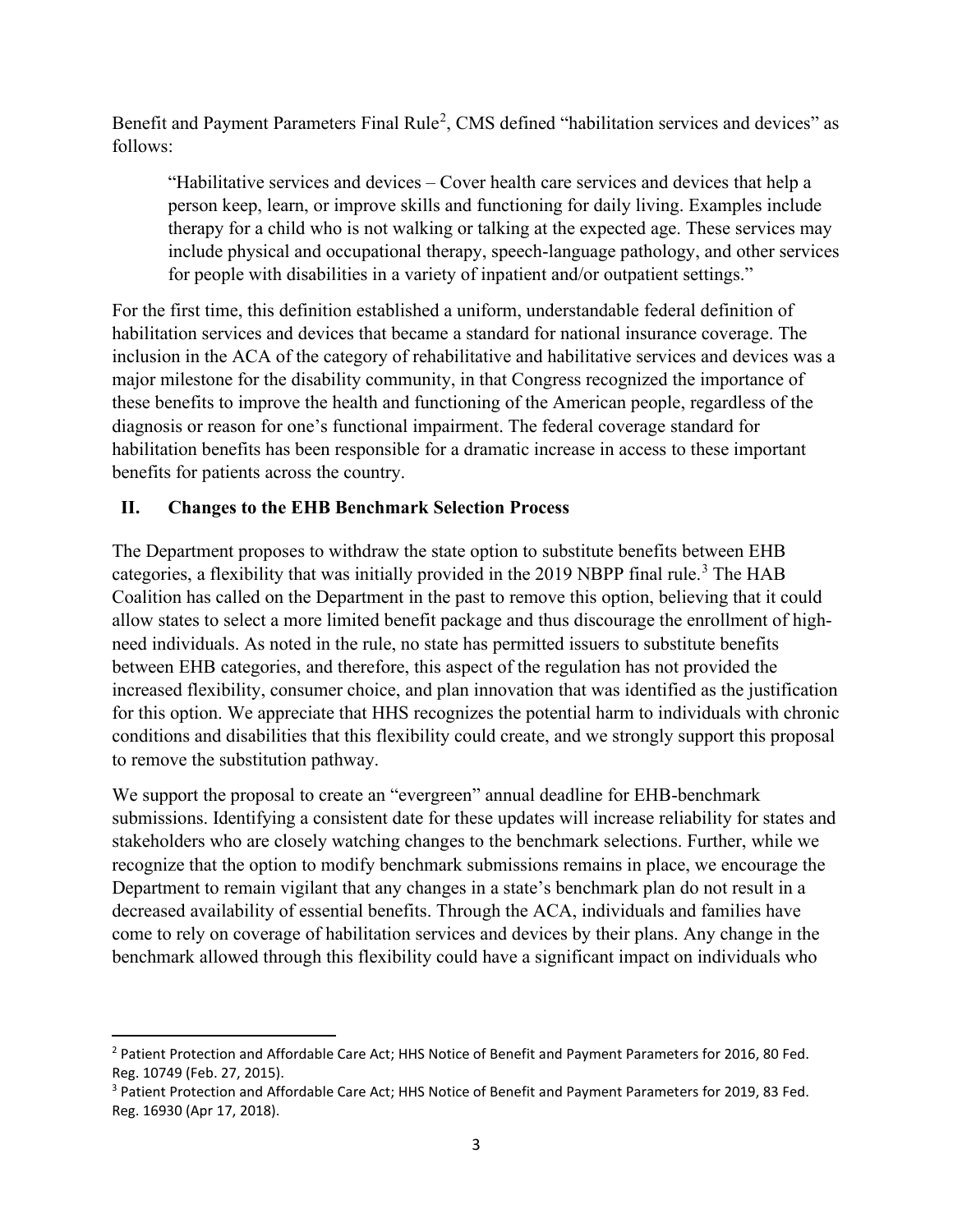have a disability or chronic condition and require habilitation services and devices to improve, maintain, or prevent the loss of their health and functional ability.

To fully ensure that high-quality health care is affordable and accessible for everyone, we urge CMS to collect and report data on states that utilize this flexibility. We recognize that states must undergo a public comment period for their own proposals to change benchmark plans, but standardized data and analysis by CMS would allow consumers, advocates, and other stakeholders to better identify and understand any trends that may arise that could benefit or harm individuals covered through the Exchanges.

# **III. Promoting Broader Use of Habilitation and Rehabilitation Modifiers**

Starting in 2017, the ACA mandated all individual and small-group, non-grandfathered health plans that utilize visit limits to have separate limits for habilitative and rehabilitative services, which the HAB Coalition strongly supported to ensure sufficient coverage of and access to both benefits.[4](#page-3-0) To appropriately administer the separate visit limits, clinicians need to identify whether a provided service is habilitative or rehabilitative.

In 2017, the most common method for tracking habilitative services was through the -SZ modifier, which is added to the corresponding Current Procedural Terminology (CPT) code on the claim form. However, there was no mechanism for clinicians to indicate a rehabilitative service, leaving health insurance plans to make assumptions about the nature of the services when a modifier is not included. To alleviate the potential for confusion, stakeholders including the American Speech-Language Hearing Association (ASHA, a HAB Coalition Steering Committee member) worked to create new CPT modifiers to accurately reflect the type of services provided by therapy professionals.

Two new modifiers and descriptions were added in Appendix A of the 2018 CPT code book<sup>[5](#page-3-1)</sup> and can be added to the appropriate CPT codes on claims submitted to ACA-compliant and other health insurance plans:

- **96, habilitative services:** "When a service or procedure that may be either habilitative or rehabilitative in nature is provided for habilitative purposes, the physician or other qualified health care professional may add modifier 96 to the service or procedure code to indicate that the service or procedure provided was a habilitative service. Habilitative services help an individual learn skills and functioning for daily living that the individual has not yet developed, and then keep and/or improve those learned skills. Habilitative services also help an individual keep, learn, or improve skills and functioning for daily living.
- **97, rehabilitative services:** "When a service or procedure that may be either habilitative or rehabilitative in nature is provided for rehabilitative purposes, the physician or other qualified health care professional may add modifier 97 to the service or procedure code to indicate that the service or procedure provided was a rehabilitative service. Rehabilitative

<span id="page-3-0"></span><sup>4</sup> 2016 NBPP at 80 FR 10811.

<span id="page-3-1"></span><sup>5</sup> © American Medical Association.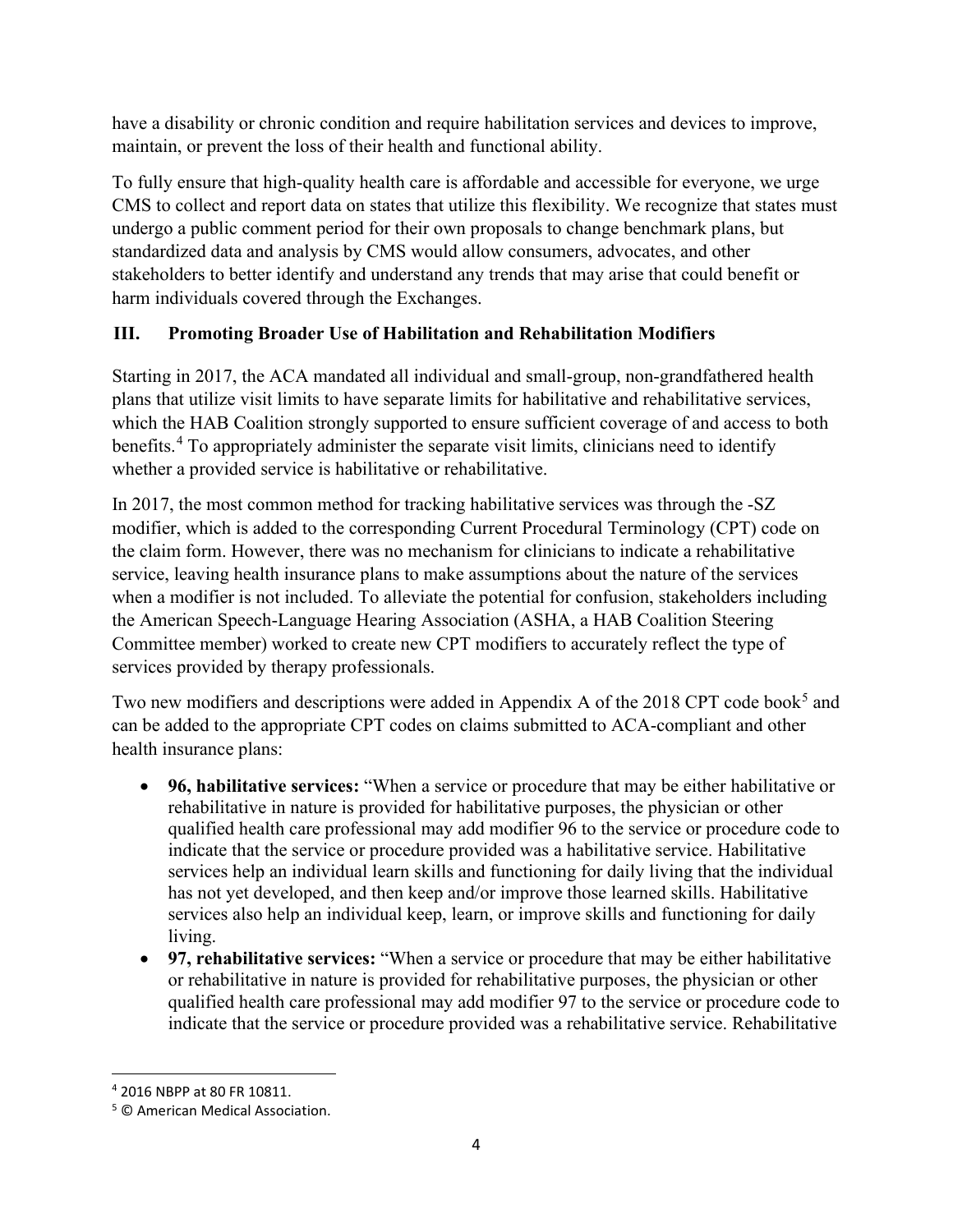services help an individual keep, get back, or improve skills and functioning for daily living that have been lost or impaired because the individual was sick, hurt, or disabled."

The American Medical Association created these new modifiers through the CPT system. They do *not* replace the -SZ modifier (habilitative services) developed by CMS and used by many non-Medicare payers. The HAB Coalition recommends that CMS consider policies, whether implemented through the final NBPP, other regulations, or subregulatory guidance, to encourage use of these CPT modifiers for habilitation and rehabilitation services (96 and 97, respectively) by all qualified health plans (QHPs) participating in the Exchanges. Furthermore, CMS should collect and make publicly available data on the services provided in these benefits identified by the modifiers, in order to better ascertain the availability of these services and any potential barriers to access or imbalances between coverage of rehabilitation and habilitation services. As clarified in the 2016 NBPP final rule, plans cannot impose any limits on habilitation that are less favorable than those imposed on rehabilitation. Unfortunately, a lack of robust data on the provision of these benefits makes it difficult to confirm to what extent this requirement is being followed.

Better data collection, made available to stakeholders and the public, will also illuminate whether future policy changes must be made to protect access to these services, including to ensure that the requirement for separate limits on rehabilitation and habilitation services is being followed. Further, we have also identified a need for any caps, if used, to be applied per condition or episode of care, rather than tied to a specific time period, such as a calendar year. This would ensure that patients with multiple co-occurring or unrelated conditions will be able to access sufficient therapy.

In keeping with the Department's focus on evidence-based practice, future regulations governing the habilitation benefit must rest upon a strong foundation of data, which can be bolstered with the improved use of the habilitation and rehabilitation modifiers.

### **IV. Ensuring Meaningful Network Adequacy**

The HAB Coalition appreciates the Department's focus on network adequacy in the 2023 proposed rule, and we agree with HHS' view that strong network adequacy standards are necessary to achieve greater equity in health care and to enhance consumer access to quality, affordable care. As the Department considers network adequacy reviews and requirements applicable to QHPs in 2023 and beyond, we urge the Department to ensure that networks provide sufficient and stable access to habilitation services and providers. We offer more detailed comments below.

### *Application of Time and Distance Standards*

In general, we recognize the need to develop time and distance standards as a method to evaluate network adequacy in QHPs operating on the Exchanges. Any assessment of network breadth should be broad enough to account for the medical needs of enrollees residing in rural areas, as well as children and adults with disabilities and complex or chronic conditions. Network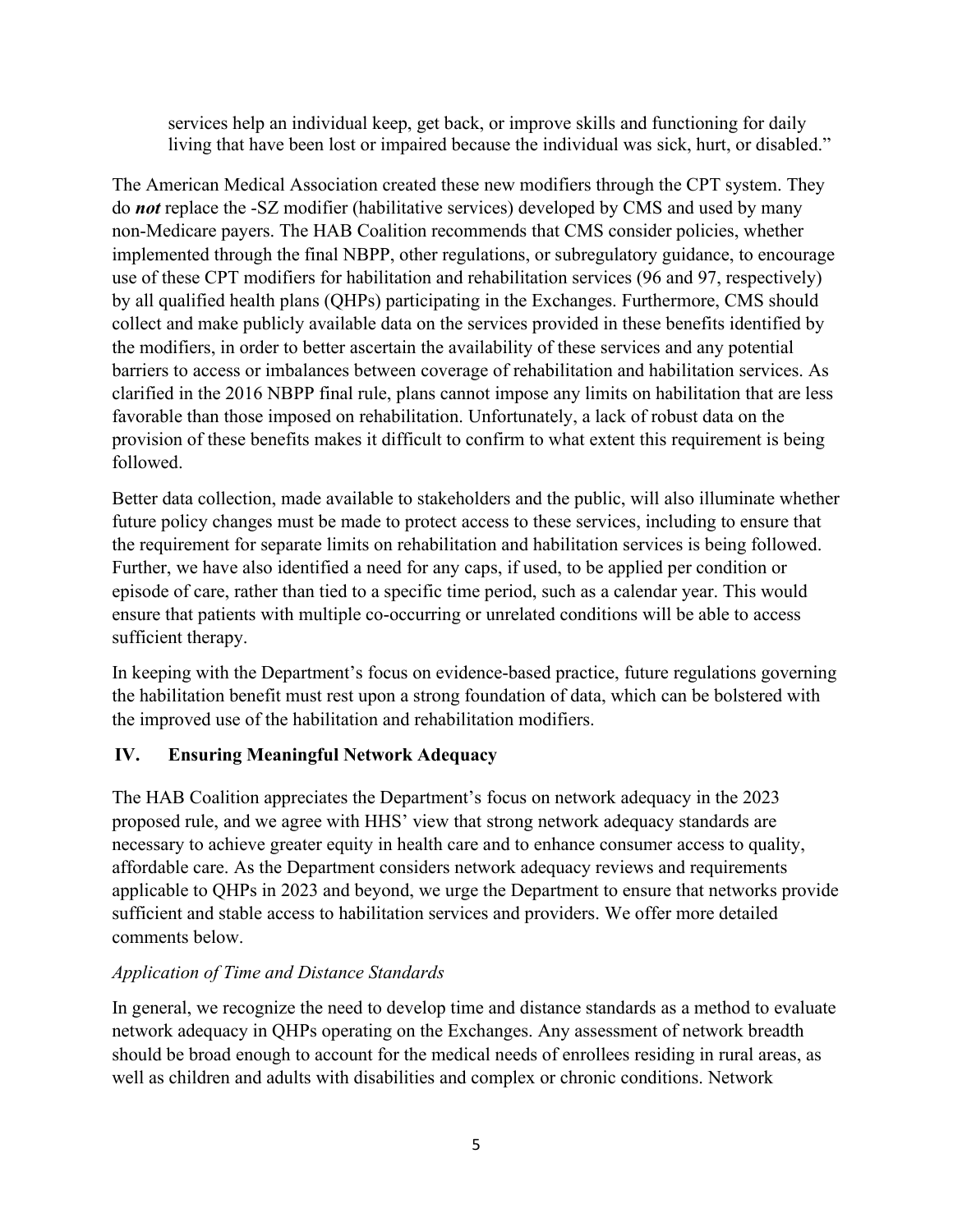adequacy standards should ensure that those in need of habilitation services are not burdened by significant traveling distances or logistics in order to receive covered services under the plan.

Furthermore, we note that time and distance standards should not always be used as the sole measure of network breadth, given shortages of some types of providers and the ongoing regionalization of some specialty care. For example, those standards do not appropriately account for children with medical complexity or other special health care needs who must travel long distances to receive care, including habilitative services, at children's hospitals, which serve large geographic areas. One study<sup>[6](#page-5-0)</sup> found that nearly half of pediatric specialty hospitalizations took place outside of adult-focused distance standards. Similarly, an analysis<sup>[7](#page-5-1)</sup> by the Children's Hospital Association found that approximately 50% of children nationwide would not have access to the services of an acute care children's hospital if adult Medicare Advantage time and distance standards are used.

We urge CMS to develop and adopt a network adequacy standard that requires health plans to have a full range of adult and pediatric providers in-network capable of providing all covered services, from preventive care to the most complex care. Networks should also be required to contract with specialists (adult and pediatric), and those that provide specialized habilitation and rehabilitation services specifically, without additional cost-sharing burden levied on consumers.

### *Specialty Lists for Adequacy Standards*

CMS proposes to adopt the time and distance standards outlined above to a specified list of provider specialties and facility types. As noted in the proposed rule, these lists cover more provider types than were previously evaluated in the Exchanges, so that networks will be "more robust, more comprehensive, and more responsive" to enrollee's needs. The HAB Coalition particularly appreciates the inclusion of several specialties that frequently provide habilitation services, including physical medicine and rehabilitation, occupational therapy, physical therapy, and speech therapy. We encourage CMS to include audiology in this list as well. Audiologists play a critical role in habilitation for individuals with hearing and related disorders, working individually and/or with other specialties to enhance their overall health status, independence, and quality of life.

Furthermore, we note that several settings where habilitation and rehabilitation services are frequently provided are not included in the proposed facility specialty list for the time and distance standards. In particular, inpatient rehabilitation facilities (IRFs), comprehensive outpatient rehabilitation facilities (CORFs), and long-term care hospitals (LTCHs) are omitted,

<span id="page-5-1"></span>*Children's Hospital*, Children's Hospital Association, December 2014. Available at: [https://www.childrenshospitals.org/-](https://www.childrenshospitals.org/-/media/Files/CHA/Main/Issues_and_Advocacy/Key_Issues/Exchanges_and_Private_Coverage/Issue-Briefs-and-Reports/Capacity_of_Childrens_Hospitals_Dec2014.pdf)

<span id="page-5-0"></span><sup>6</sup> Colvin, J., et. al. *Hypothetical Network Adequacy Schemes for Children Fail to Ensure Patients' Access to In-*Network Children's Hospital, Health Affairs 37, No. 6 (June 2018): 873-880. Doi: 10.1377/hithaff.2017.1339, Network 2017.1339, An Examination of Certain Network Adequacy Measures and their Potential Impact on Children's Ac

[<sup>/</sup>media/Files/CHA/Main/Issues\\_and\\_Advocacy/Key\\_Issues/Exchanges\\_and\\_Private\\_Coverage/Issue-Briefs-and-](https://www.childrenshospitals.org/-/media/Files/CHA/Main/Issues_and_Advocacy/Key_Issues/Exchanges_and_Private_Coverage/Issue-Briefs-and-Reports/Capacity_of_Childrens_Hospitals_Dec2014.pdf)[Reports/Capacity\\_of\\_Childrens\\_Hospitals\\_Dec2014.pdf](https://www.childrenshospitals.org/-/media/Files/CHA/Main/Issues_and_Advocacy/Key_Issues/Exchanges_and_Private_Coverage/Issue-Briefs-and-Reports/Capacity_of_Childrens_Hospitals_Dec2014.pdf)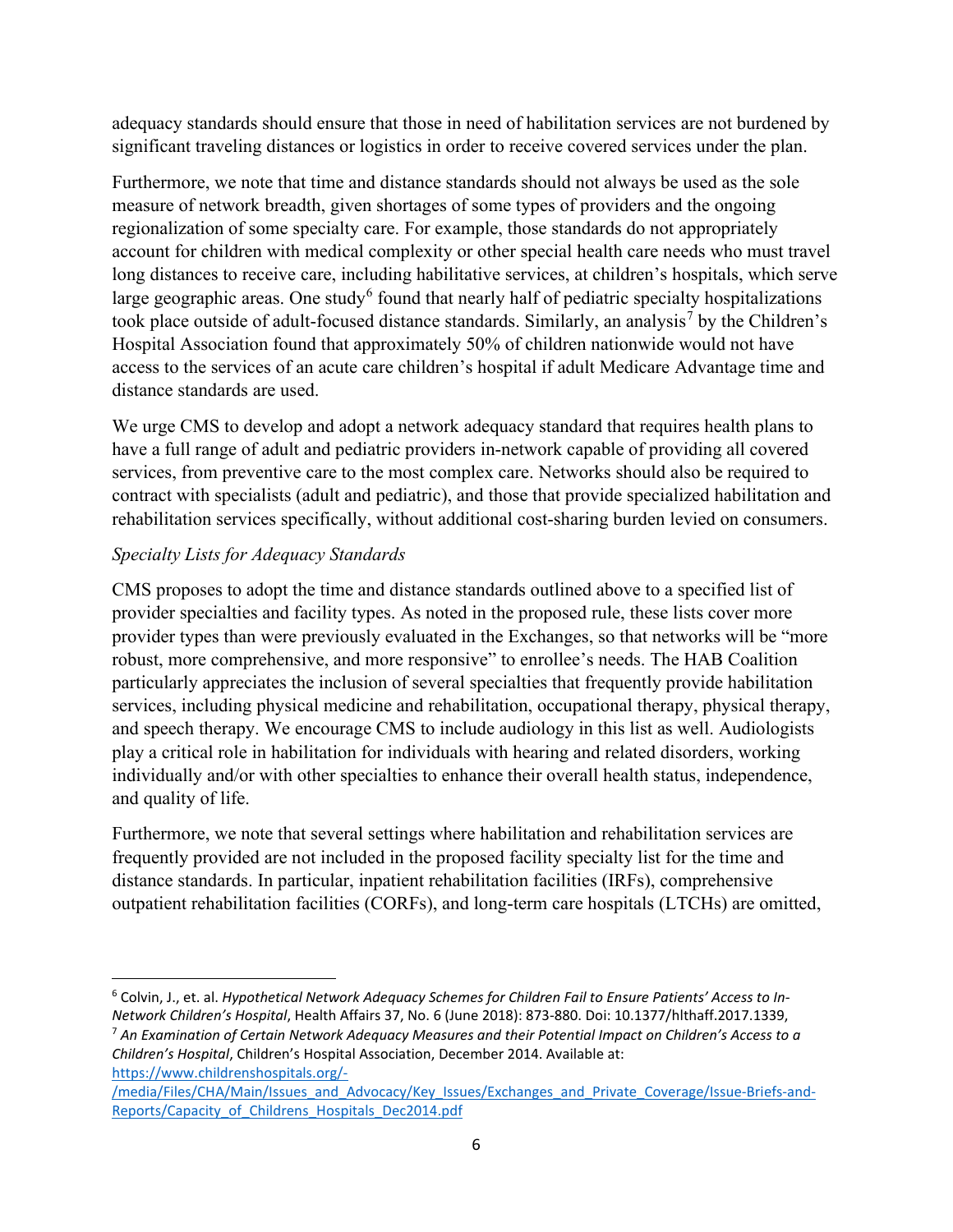though skilled nursing facilities (SNFs) are included. We encourage CMS to add these facilities to the list to ensure that QHP enrollees have adequate access to these critical settings of care.

We also note that CMS proposes to adopt appointment waiting time standards for a short list of services, namely behavioral health services, routine primary care, and non-urgent specialty care. We encourage CMS to require QHP issuers to collect data on the average time it takes for their enrollees to secure an appointment with each of their network's providers across specialties. This data would help provide a clearer picture of any barriers to access that certain populations face and help determine whether future expansion of wait time standards or other corrective action is necessary.

### *Telehealth*

HHS proposes to newly require all QHP insurers to submit information about whether network providers offer telehealth services. HHS clearly notes that this data would be used for informational purposes only in plan year 2023; it would not be shared with consumers and would be intended to help inform future policy development. The rule clearly states that for the coming plan year, "insurers should not construe this proposal to mean that telehealth services could be counted in place of in-person service access for the purpose of network adequacy standards." However, HHS then seeks comment specifically on whether future standards for Exchange plans should offer a credit towards meeting time and distance standards for issuers offering telehealth services.

Telehealth services and the provision of virtual care, especially during the ongoing public health emergency, have in many cases been extremely beneficial to individuals with disabilities, illnesses, injuries, and complex or chronic conditions. The ability to receive health care remotely, including some habilitation services, helps patients avoid time-intensive, taxing, and potentially costly travel to and from appointments, allows individuals to receive care in their home and often more independently, and in some cases, provides even greater clinical benefit than some inperson services. The HAB Coalition strongly supports increased access to care through the use of telehealth.

It is critical, however, that the continued expansion of telehealth does not come at the expense of providing quality care to patients, especially those in need of habilitation and rehabilitation services. While many individuals may see great benefit, and may even prefer receiving telehealth services, not all conditions can be appropriately treated remotely. Decisions about the most effective modality of care, including consideration of individual patient circumstances, should be made between the individual receiving care, their provider, and their caregiver(s), if applicable. CMS regulations, and health plans' policies, should not intentionally or unintentionally push individuals to receive telehealth when in-person care is needed. By extension, CMS should not weaken access to in-person care by treating telehealth as a perfect substitute. We urge the agency to maintain robust network adequacy standards in 2023 and future years that both encourage the availability of telehealth *and* protect access to in-person care.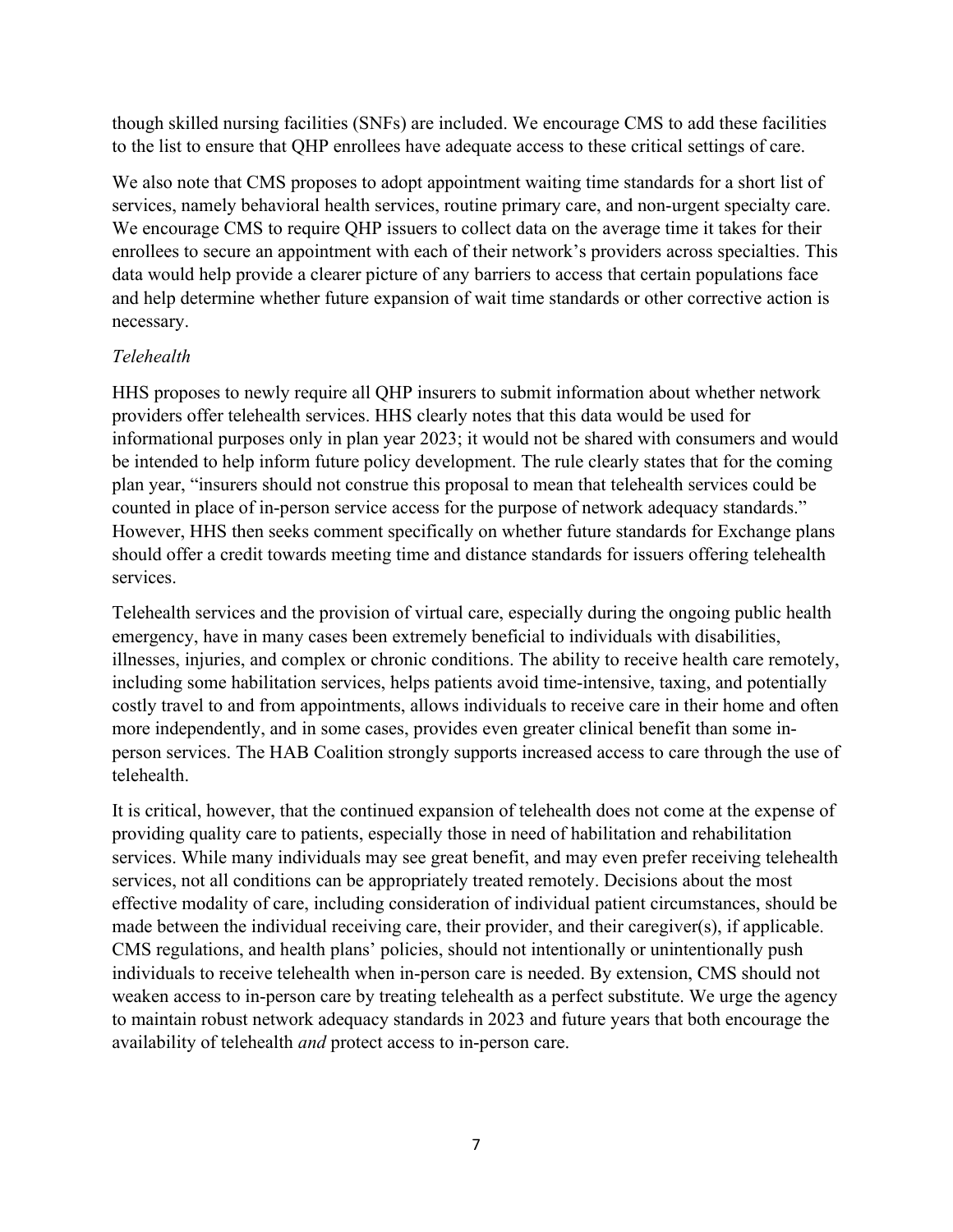### **V. Prohibiting Discrimination and Promoting Equity**

Given historic patterns of discriminatory benefit plan design in the area of habilitative services and devices, we appreciate CMS' focus on the importance of nondiscrimination provisions in this year's proposed rule. As noted in the preamble of the proposed rule, the ACA requires that benefit design not discriminate against individuals because of their age or disability<sup>[8](#page-7-0)</sup>, and there are numerous legal protections in the ACA that are designed to ensure fairness and equity in the benefit design of the EHB package.

For instance, a habilitation services benefit that arbitrarily limits visits to 20 or 30 visits per year or per condition, by definition, provides inequitable coverage to individuals with more complex conditions such as brain injuries or developmental disabilities, than those with conditions that require much less habilitative intervention. The proposed rule emphasizes the importance of evidence-based medicine in establishing EHB benefits, which can be a double-edged sword. But in this instance, where insufficient evidence exists to limit habilitation benefits for individuals with extensive needs, plans should be required to make exceptions to coverage that promote more equitable access to care.

In addition, we strongly agree with CMS' proposal to reinstate the full slate of protections against discrimination in the ACA regulations, including protection against discrimination based on sexual orientation or gender identity. Unfortunately, like those with disabilities and chronic conditions, LGBTQI+ individuals have often faced significant barriers to accessing health care. We encourage the agency to finalize this portion of the proposed rule and hope that these barriers will be lifted, including for habilitation services, such as speech therapy, that may be prescribed for individuals undergoing gender affirmation processes.

**\*\*\*\*\*\*\*\*\*\*\*\***

We greatly appreciate your attention to our comments on this proposal. Should you have further questions regarding this information, please contact Peter Thomas or Joe Nahra, coordinators for the HAB Coalition, by e-mailing [Peter.Thomas@PowersLaw.com](mailto:Peter.Thomas@PowersLaw.com) or [Joseph.Nahra@PowersLaw.com,](mailto:Joseph.Nahra@PowersLaw.com) or by calling 202-466-6550.

#### Sincerely,

#### **The Undersigned Members of the Habilitation Benefits Coalition**

#### ACCSES

American Academy of Physical Medicine & Rehabilitation American Association on Health and Disability American Cochlear Implant Alliance American Music Therapy Association American Occupational Therapy Association American Physical Therapy Association

<span id="page-7-0"></span><sup>8</sup> Patient Protection and Affordable Care Act, Pub. L. No. 111-148, § 1302(b)(4)(B) (2010).